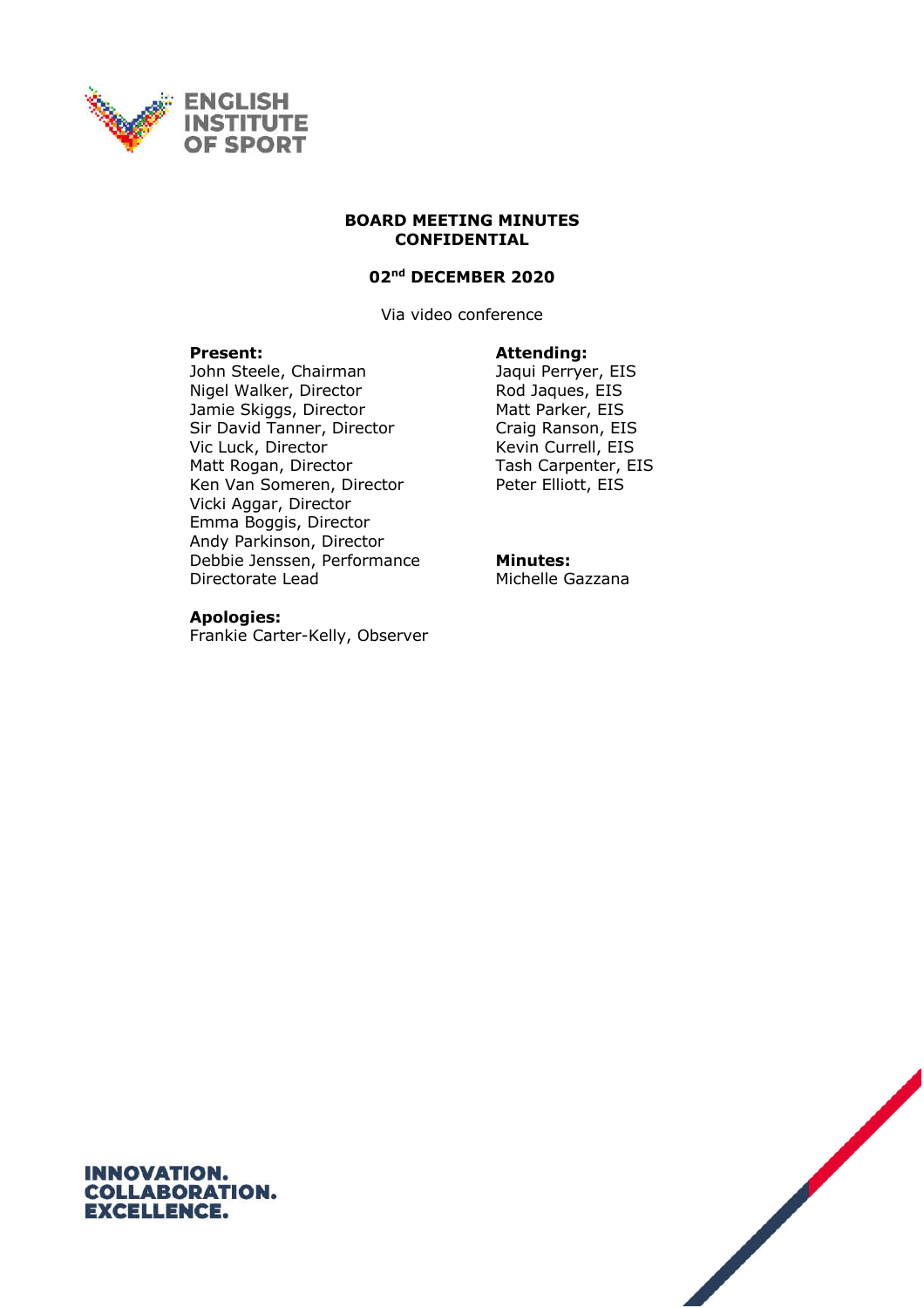

# **1 General Action**

# **1.1 Chair's Welcome**

The chairman, John Steele (JS), welcomed the board and Debbie Jenssen (DJ), Performance Directorate Lead of UKS, to her first meeting.

# **1.2 Apologies**

JS informed the board that Sir David Tanner (DT) was not currently present but would be joining the meeting at 11:00.

## **1.3 Conflicts of Interest**

There were no conflicts to declare.

## **1.4 Minutes of the last meeting**

The minutes of the last meeting were declared to be correct.

## **1.5 Matters Arising**

JS listed the matters arising, highlighting areas that needed addressing such as the Sport England shortfall discussion, stating that no progress had been made since the last board meeting, however, the National Director had been assured by UKS that confirmation of a ring fenced budget would happen after the latest funding round. He added that all other areas would either be addressed over the course of the meeting or covered in the new year.

#### **1.6 Chair's update**

JS commenced his chair's update by thanking all those involved in the EIS National Conference and added that it was an excellent virtual event.

JS informed the board that the completion of the process to appoint a new EIS chair would take place next year once the funding decisions were finalised. He stated that UKS had informed him that DT would be appointed interim EIS chair for 3 months from January 2021. He added that the UKS Performance Director position had been re-advertised.

JS concluded his update by stating that an online meeting took place between Sally Munday (SM), Katherine Grainger (KG), John Dowson (JD), Simon Morton (SMo) and the EIS SLT around the proposed new EIS strategy. He added that the meeting was a success and he considered that the EIS has done all it could to brief



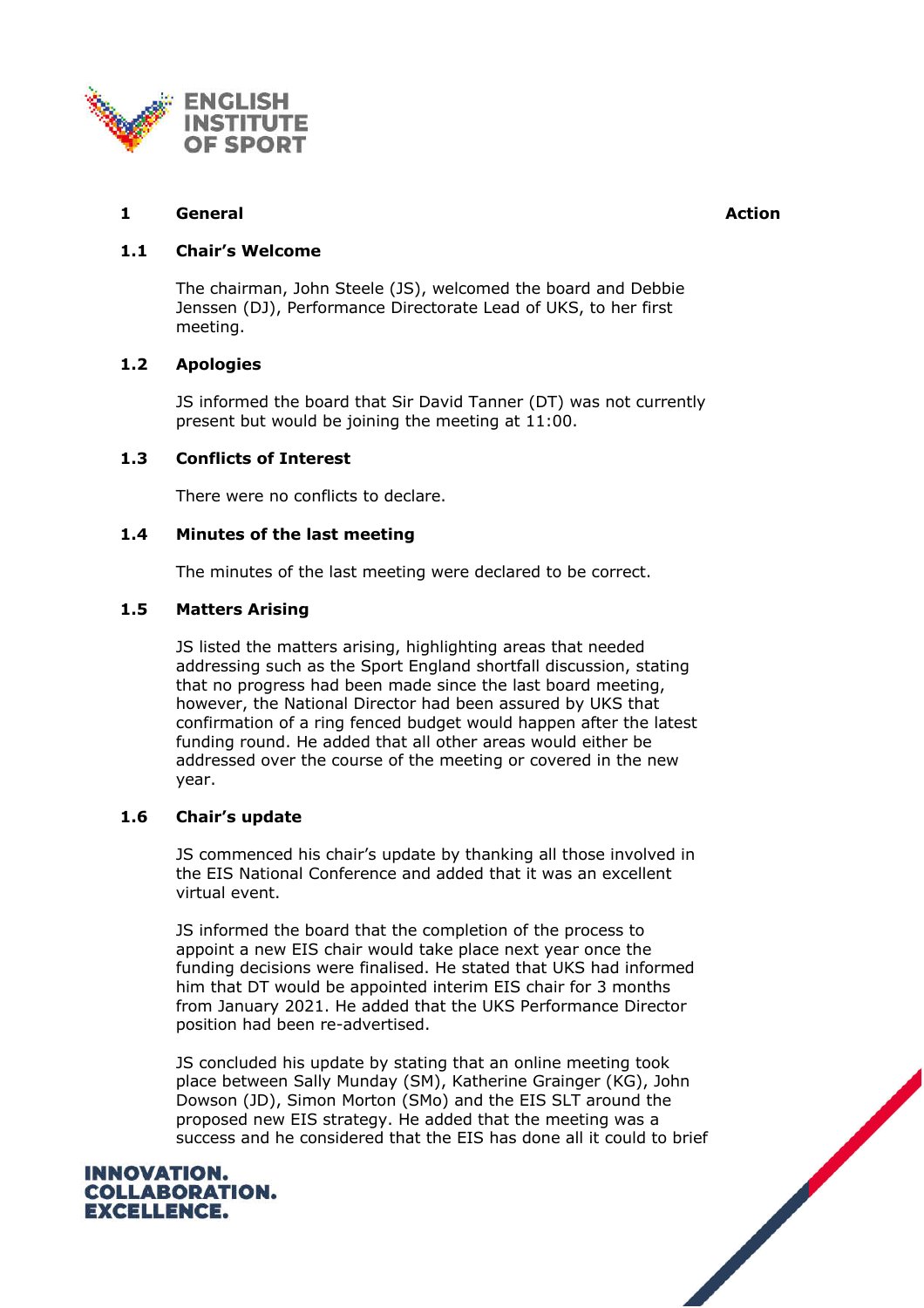

and inform UK Sport around strategic intent and resource implications. As a result of the meeting, SM had requested more detail around the impact of certain funding scenarios, which would be further discussed under agenda item 3.1.

## **1.7 National Director update**

Nigel Walker (NW) commenced his update by reflecting on a successful virtual EIS National Conference and thanked both the support team, Tash Carpenter (TC) and Kevin Currell (KC). He then stated that the SLT would be assessing feedback from the conference and would bring this feedback to the board in March.

NW concluded his update by informing the board that ongoing conversations around how the EIS keep their staff informed of the funding decision had been taking place and would continue to do so.

#### **2 Financial**

## **2.1 FY21 Financial update**

Jamie Skiggs (JSk) informed the board that the EIS predicted to be within budget for current year and cycle. He added that a nonconsolidated payment had been made to all eligible members of staff and that rebates had continued to be made to sports. He expressed challenges in PPE forecasting and the possibility of carrying underspend from this financial year into next financial year, stating that an open dialogue with UKS was ongoing.

The board questioned the overspend in managed sports with regards to the budget. JSk assured board that this was just a timing issue with the way the sports were funded and not an actual overspend across the cycle.

The board questioned if any measures had been put in place to alleviate any financial stress the organisation may feel next year, to which JSk responded by stating that most impact was dependent on the funding settlement and could not be further identified at this time. If any activity could be brought forward, this would be considered by the SLT.

JSk informed the board of the material uncertainty around asset values in the annual report and accounts due to COVID-19. A note would be included once wording had been agreed with the auditors. He added that the matter was discussed at the GARC with the hope that the accounts would be signed next week and laid to parliament before the Christmas recess. He concluded by stating that the accounts would be circulated to the board once the wording had been agreed and that unless the board had any objections, this is how the EIS planned to proceed.

**INNOVATION: COLLABORATION. EXCELLENCE.** 

**Action NW**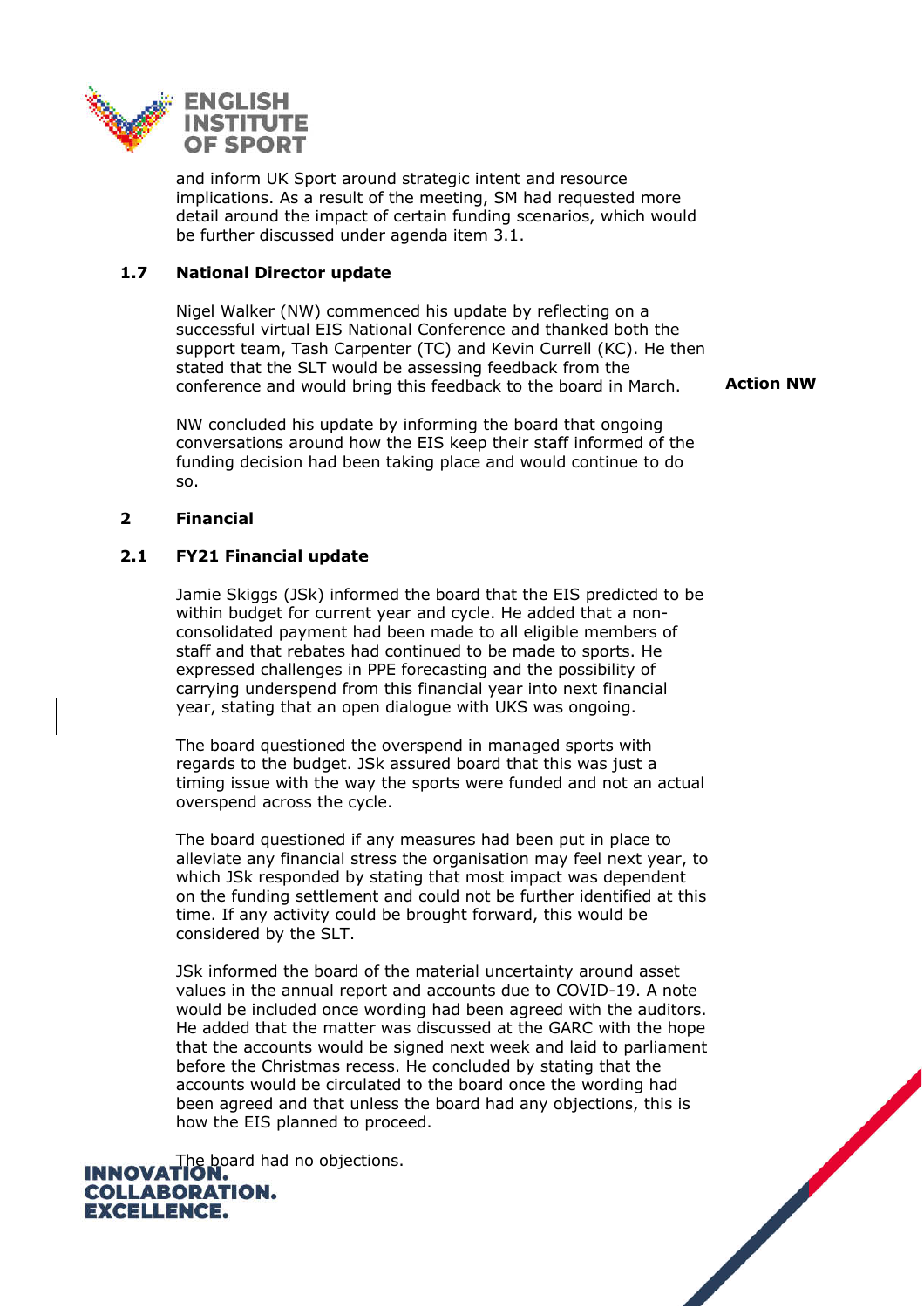

## **3.1 Funding Submission**

NW informed the board of his recent conversation with SM around the scaling and the utilisation of different funding scenarios. He then listed the different scenarios to the board and the questions that SM presented to him.

The discussion from the board focused on realistic deliverables according to the funding decision and how the EIS best position themselves in order to meet these deliverables. It was stated that the EIS needed to be specific around resources to ensure that there was no gap between expectation and resource. It was also agreed that the board would meet again (before operational objectives are agreed with UKS) once UKS funding is confirmed to ensure prioritisation is correct and that funding and operational objectives match.

It was agreed that the presentation presented to UKS outlining various funding scenarios would be circulated to all NEDs. **Action MG** 

# **3.2 Managed Sports strategy**

NW informed the board of recent conversations with UKS with regard to manged sports. At the beginning of strategy deliberations, the SLT had been informed by UKS that a submission relating to managed sports would not be required since a UKS working group had been tasked with investigating this area. During the following 18 months, during which he, JSk and Jaqui Perryer (JP) had been involved in discussions it was stated that a special purpose vehicle would be established to manage this area of activity. However, in recent weeks the EIS SLT had been asked whether it could continue to manage this area. NW added that he and SM agreed that should the EIS board agree to the above no additional sports could be taken on by the EIS until September 2021 at the earliest.

With the above said, NW asked the board if they were content with the EIS continuing to discuss their position with UKS with a view to managing sports in the new cycle.

The board felt that the above relied partly on there being appropriate funding to deliver this function, but also that it did not distract or dilute the EIS' main effort. It was agreed that discussions should continue between UKS around managed sports. **Action NW**

# **3.2 Hub Sites (including BOA development)**

Craig Ranson (CR) provided the board with an update on the EIS' hub sites and stated that good progress had been made between

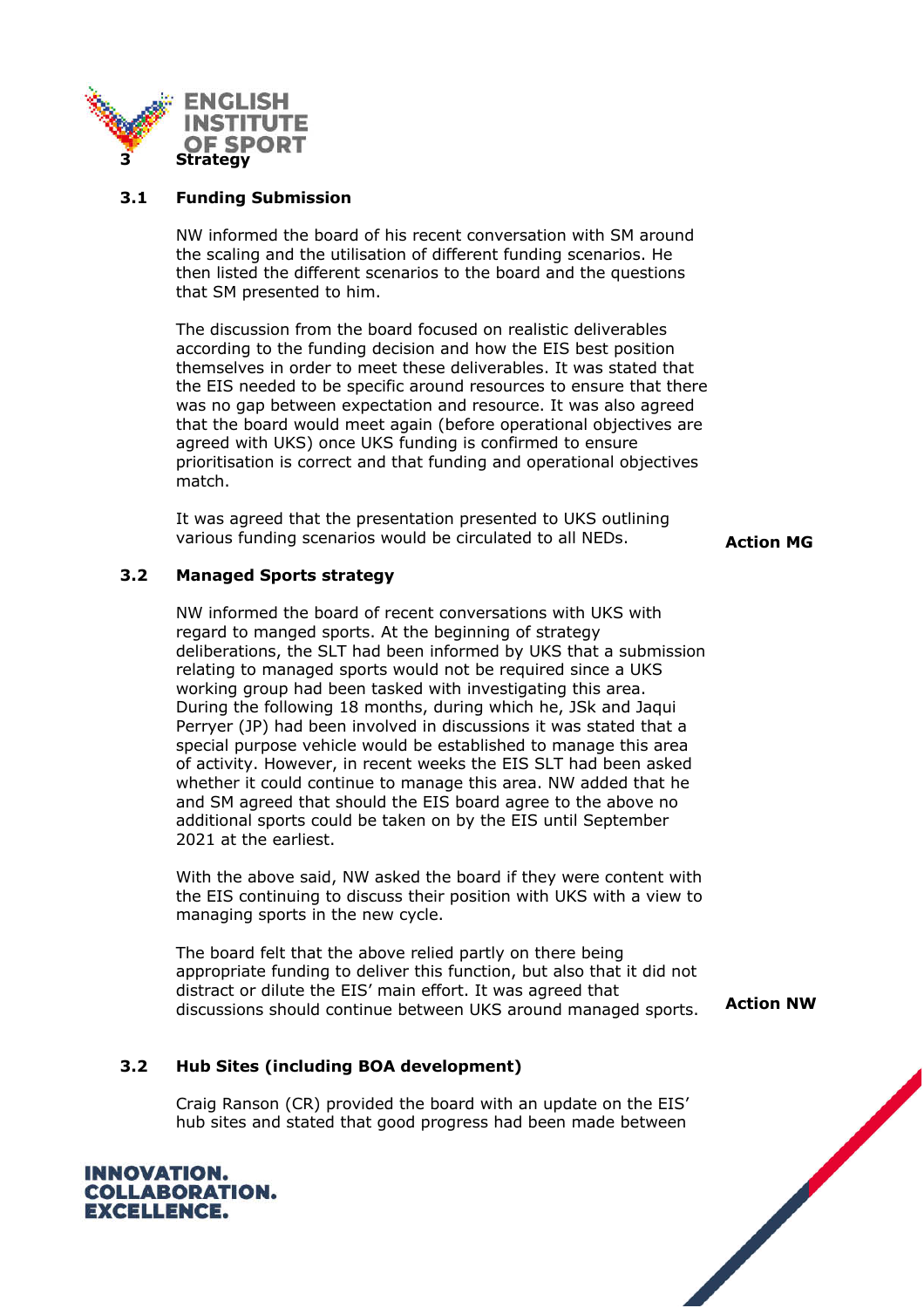

both the EIS and BOA/BPA with regard to a branding partnership. He confirmed that discussions with both parties were progressing with further talks scheduled over the coming weeks.

The board discussed that it may be worth encouraging those sports who are considered outliers to utilise the EIS' central hubs. JS declared a conflict due to his role with Loughborough University and therefore had no input into the conversation.

DT thanked the EIS for their work on their renegotiation between the EIS and BOA with regards to the branding at various sites and the board thanked CR for his presentation.

## **3.3 EIS Bioscience: Finding the 'i' in team**

Rich Burden (RB) presented to the board a new development which he had hoped would take place in the next cycle. The new development, 'Finding the 'i' in team' focussed on measuring female hormones and the way it would give female athletes support in a more precise manner through training, nutrition and rehabilitation.

The board thanked RB for his presentation and congratulated him for his work around the new development.

## **4 Mission Control**

#### **4.1 COVID-19**

NW reminded the board of the Future Working Group established in August, which complemented the work of the EIS' Return to Training Group. He informed the board that a recent survey had been circulated to all employees as a result of the Future Working Group and findings from the survey would be shaped into delivering principles around future working arrangements.

Rod Jaques (RJ) gave a general COVID-19 update, including vaccines, and what eased restrictions over the festive period would mean for EIS employees and athletes when they returned to work in early January. He concluded by stating that he was providing bespoke support for two sports due to their competition schedule around this.

The board thanked RJ for his ongoing work.

# **4.2 Director update (EAP)**

Tash Carpenter (TC) referred to the communications report in the appendices and stated that internal communications dominated the agenda with the impact of COVID-19 ongoing.

JP informed the board that a learning and management system



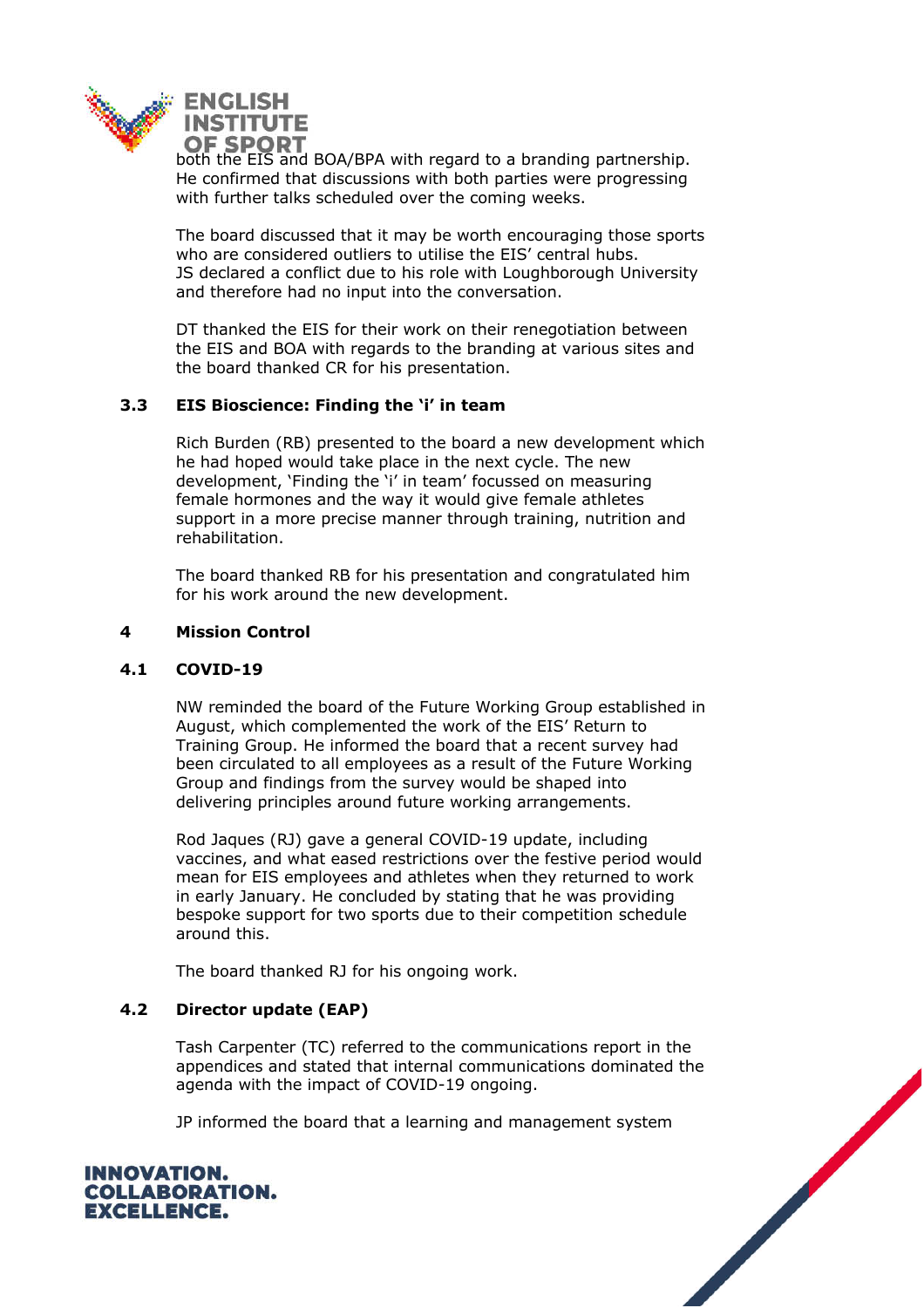

would be live soon and that the employee voice could now be accessed via a phone app, in the hope that this would create more feedback from employees.

MP provided an update on projects taking place within Performance Innovation, highlighting that a project targeted at the first 15 metres in swimming had contributed to a world record.

PE confirmed that the £150,000 received from Sport England for equipment would be spent on ultrasounds and other key equipment. He added that the current landlords of the MIHP were moving out, with Nuffield Health moving in. He added that he hoped to meet with them soon to establish a good working relationship between the EIS and the ETC.

KC highlighted the EIS nominations from the PLx awards. He also mentioned the policies and best practices around dietary assessments off the back of recent challenges in British Gymnastics. He added that these practices would go to the Technical Steering Panel in the new year.

CR stated that areas such as respiratory health were supporting doctors in COVID-19 management. He added that Mental Health champions training would be brought forward to assist staff in preparation for the Tokyo Olympic and Paralympic games next year.

JSk and RJ had nothing more to add following on from their earlier updates in the meeting.

#### **5 Governance**

#### **5.1 Risk Register & Cyber Security update**

JSk presented to the board the risk register stating that there were no major changes to note and that the only risk that had moved was the financial balance of budget for this cycle which went from amber to green. He added that once strategies for the next cycle had been established and put in place, new risks would be added to the register accordingly. He anticipated that this would be put in place by March 2021.

A discussion around improving the link between the EIS and UKS boards took place, as the current practice is on the register as a red risk. It was agreed that there was good communication between Chairs, National Director and CEO, but that the formal governance arrangements that had been considered in the Articles Review needed improving. It was suggested that more board immersion days should take place between boards and that a UKS representative on the EIS board should be a constant. As a subsidiary of UKS it was agreed that EIS having an appropriate voice on the UKS board was essential, with UKS PD's role in briefing UKS board on EIS matters noted as very important.



**Action JSk**